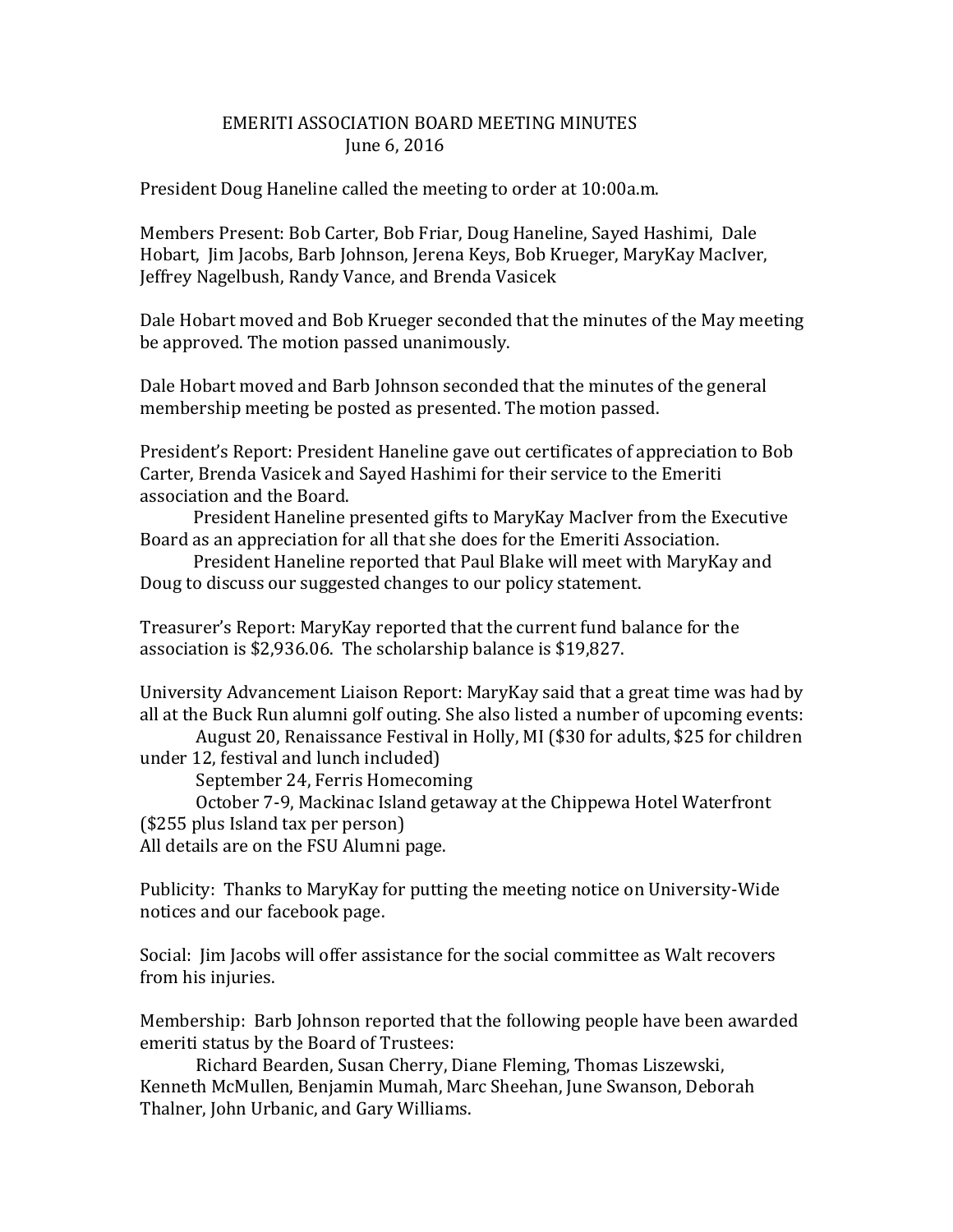Service: Jim Jacobs sent cards in memory of Richard Brammer, Charles Cushway, Stanley Jungck, and Jesse Leister. A get well card was sent to Walt Luecke.

Professional Concerns: Bob Krueger went to the Board of Trustees meeting. He reported that the Board approved the changes to the retirement plans. Bob Carter reported that the Board eliminated in-state and out-of-state tuition differences for the Optometry and Pharmacy programs.

Fundraising Committee: The fundraising committee consists of Bob Carter, Sayed Hashimi, Jane Pole, Doug Haneline, and MaryKay MacIver. They met on June 6, after the Emeriti Board meeting.

Helen's Garden: MaryKay reported that there was a good work session on Saturday. Seven people came, weeded and planted marigolds, geraniums, and petunias. A student group has volunteered to work on the garden.

Florida and Arizona Liaisons: No report

Newsletter: Randy Vance reported that June newsletter is almost done. It will contain an article by jerry Scoby on the retirement plan changes.

Social Media: Dale Hobart reported that the calendar on the Emeriti web page is being updated. Members are updating and adding material on the website.

Old Business: Jeffrey Nagelbush reported that Tom Behler reached an amicable agreement with Ferris and received some of the programs and hardware he wanted.

Jeffrey Nagelbush also reported that to have the AARP fraud talk here we needed to find a date (with at least 3 weeks notice), time, location, number of participants, length of time allotted, and determine whether or not PowerPoint will be available. A full presentation would be 90 minutes. It was decided that we would discuss this at our next Board meeting.

A request for clarification was made concerning the new retirement rules. How are IRA accounts affected by these changes?

New Business: Election of officers were held. The officers elected are:

President- Doug Haneline

Vice-President- Jerena Keys

Secretary- Jeffrey Nagelbush

Treasurer- Randy Vance

All committee chairs will remain the same.

Questions were raised about requests to change the minutes after they have been approved by the board. Helen Popovich, an expert on Robert's Rules of Order will be contacted and asked about this issue.

Tentative schedule for future Board meetings for 2016-2017: 7/11, 8/1/ 9/12, 10/3, 11/7, 12/5, 1/9, 2/6, 3/6, 4/3, 5/1, and 6/5.